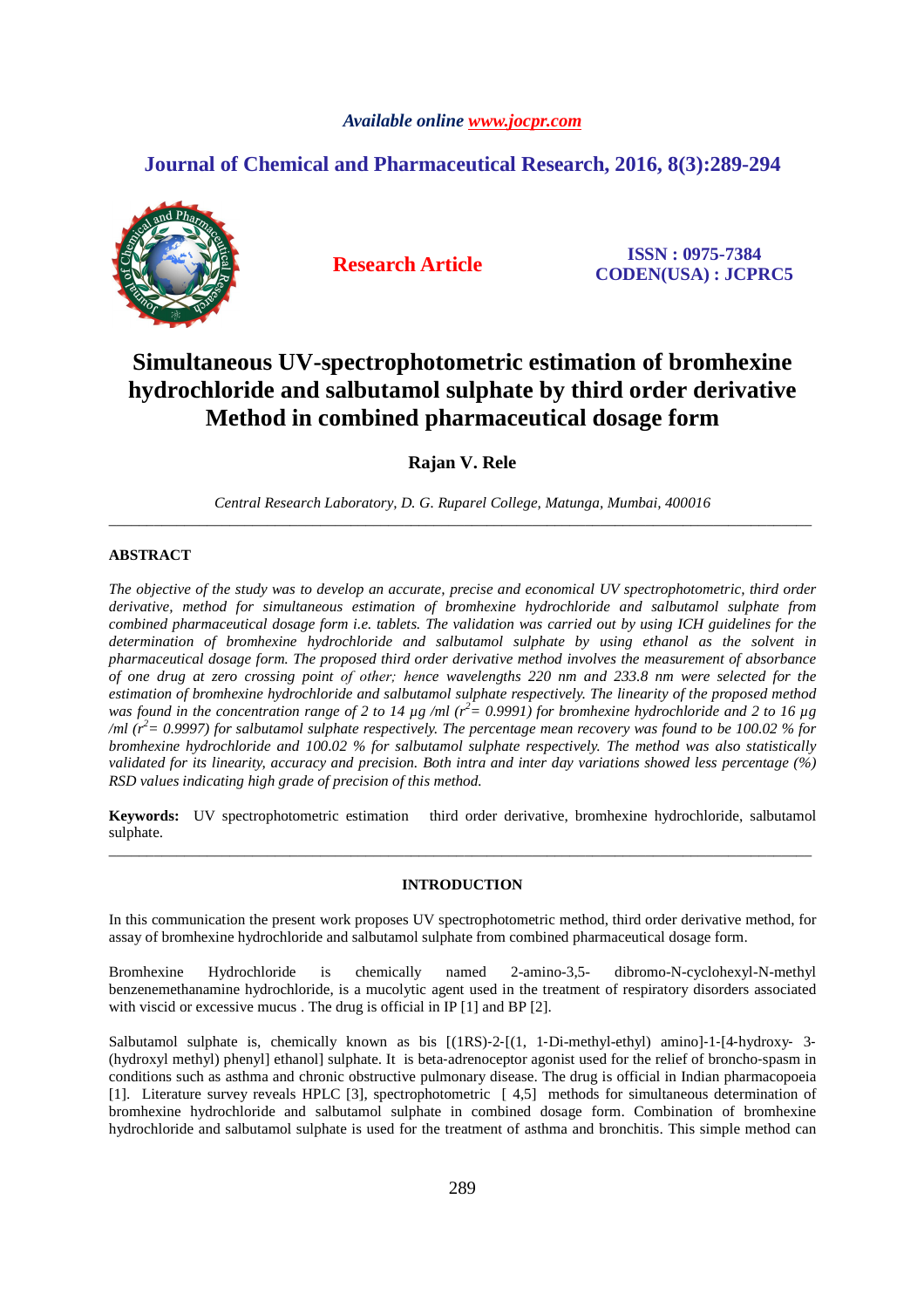also be used for the routine analysis of this combination formulation. In the proposed work development, optimization and validation of the method are presented.

\_\_\_\_\_\_\_\_\_\_\_\_\_\_\_\_\_\_\_\_\_\_\_\_\_\_\_\_\_\_\_\_\_\_\_\_\_\_\_\_\_\_\_\_\_\_\_\_\_\_\_\_\_\_\_\_\_\_\_\_\_\_\_\_\_\_\_\_\_\_\_\_\_\_\_\_\_\_

#### **EXPERIMENTAL SECTION**

#### **Instrument and reagents**

Spectral scan was made on a Shimadzu UV-spectrophotometer, model 1800 (Shimadzu, Japan) with spectral band width of 0.5 nm with automatic wavelength corrections by using a pair of 10 mm quartz cells. All spectral measurements were done by using UV-Probe 2.42 software. Reference standards of bromhexine hydrochloride and Salbutamol sulphate were obtained from reputed firm with certificate analysis.

#### **Preparation of standard drug solution**

A 10 mg standard bromhexine hydrochloride was weighed accurately and transferred to a 10 ml volumetric flask and sonicated with 5 ml of ethanol for 15 minutes. The volume was made up to the mark with ethanol to give a stock solution of concentration 1000  $\mu$ g /ml. From this solution, 1 ml of solution was pipetted out and transferred into 10 ml volumetric flask. The volume was made up to mark with ethanol to give a working standard solution of concentration 100 µg/ml.

A 10 mg standard Salbutamol sulphate was weighed accurately and transferred to a 10 ml volumetric flask and sonicated with 5 ml of ethanol for 15 minutes. The volume was made up to the mark with ethanol to give a stock solution of concentration 1000  $\mu$ g /ml. From this solution, 1 ml of solution was pipetted out and transferred into 10 ml volumetric flask. The volume was made up to mark with ethanol to give a working standard solution of concentration 100 µg/ml.

#### **Preparation of sample solution**

Twenty tablets were weighed accurately and average weight of each tablet was determined. A powder equivalent to 8 mg of standard bromhexine hydrochloride and 2 mg of salbutamol sulphate were weighted accurately and transferred in 10 ml volumetric flask. To this flask 5 ml of ethanol was added and sonicated for 10 minutes. Such solution is diluted with ethanol to mark to give concentration as 800 µg /ml of bromhexine hydrochloride and 200 µg /ml. of salbutamol sulphate respectively. The working standard solution was prepared by diluting 1 ml of 800 µg /ml of bromhexine hydrochloride and 200 µg /ml of salbutamol sulphate solution to 10 ml with diluent to get concentration 80 µg /ml of bromhexine hydrochloride and 20 µg /ml. of salbutamol sulphate respectively. Such solution was used for further analysis.

### **Method: Third order derivative method**

#### **(a) For bromhexine hydrochloride**

For the selection of analytical wavelength, 100 µg/ml solution of bromhexine hydrochloride was scanned in the spectrum mode from 400 nm to 200 nm by using ethanol as blank. The third order derivative spectrum was obtained by using derivative mode by UV probe 2.42 software. From the spectrum, the amplitude of the derivative spectrum was measured at 220 nm.

#### **(b) For salbutamol sulphate**

For the selection of analytical wavelength, 100  $\mu$ g/ml solution of salbutamol sulphate was scanned in the spectrum mode from 400 nm to 200 nm by using ethanol as blank. The third order derivative spectrum was obtained by using derivative mode by UV probe 2.42 software. From the spectrum, the amplitude of the derivative spectrum was measured at 233.8 nm.

#### **Preparation of calibration curves**

Series of solutions containing  $2 - 14 \mu g$ / ml of bromhexine hydrochloride and  $2 - 16 \mu g$ / ml of salbutamol sulphate were used to determine linearity of the proposed method respectively. Solutions were scanned in the spectrum mode and absorbance spectra were converted to third order derivative spectra. The overlain spectra of bromhexine hydrochloride and salbutamol sulphate were given in Fig. 1(a), 1(b) respectively.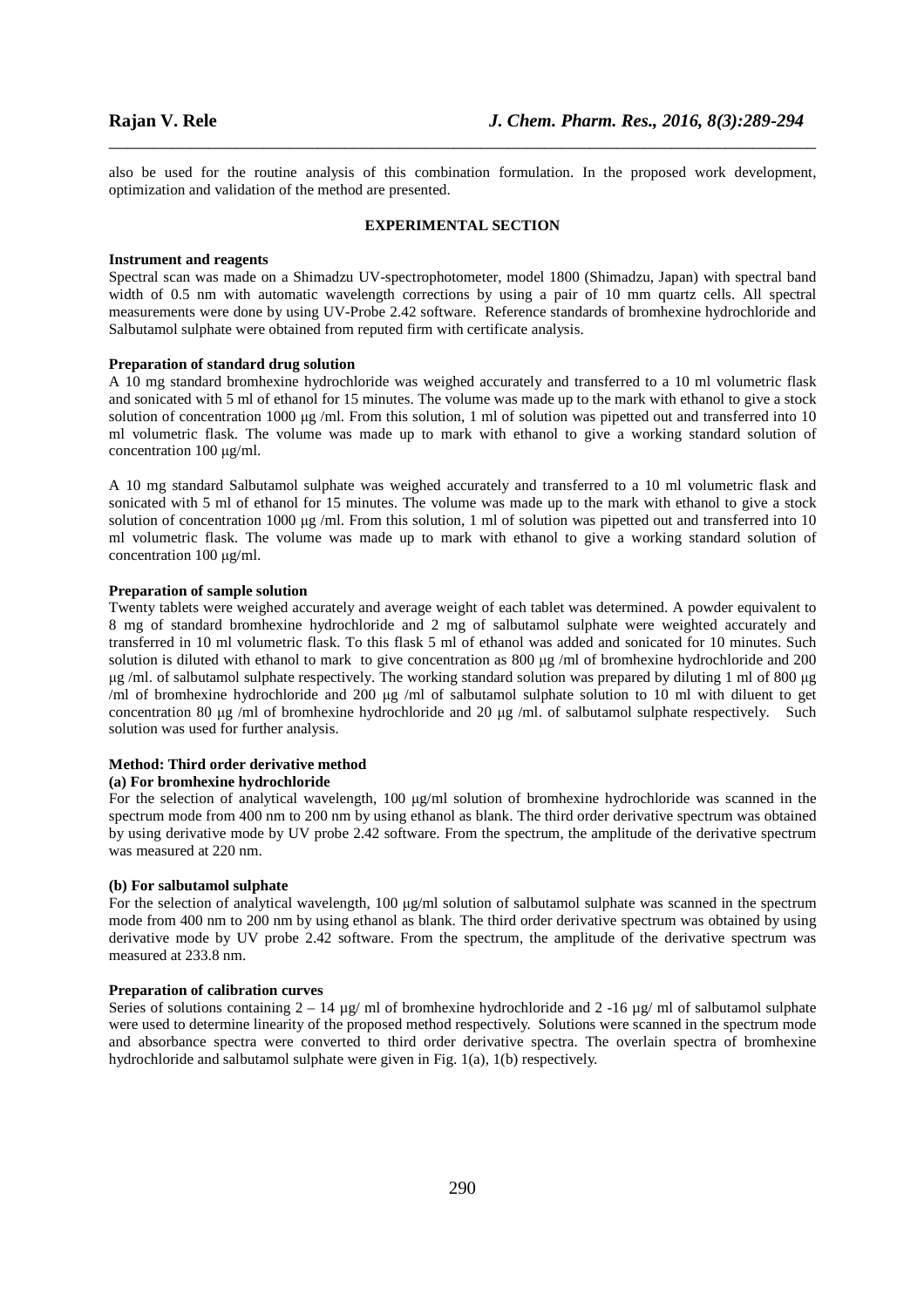

\_\_\_\_\_\_\_\_\_\_\_\_\_\_\_\_\_\_\_\_\_\_\_\_\_\_\_\_\_\_\_\_\_\_\_\_\_\_\_\_\_\_\_\_\_\_\_\_\_\_\_\_\_\_\_\_\_\_\_\_\_\_\_\_\_\_\_\_\_\_\_\_\_\_\_\_\_\_



**Fig. 1(b): Overlay spectra of third order derivative of salbutamol sulphate in the concentration range of 2 – 16 µg/ ml at 233.8 nm** 

After observing the overlain third order derivative spectra of bromhexine hydrochloride and salbutamol sulphate, the zero crossing points of both drugs were selected for analysis of other drug. The wave length selected was 220 nm, the zero crossing point of salbutamol sulphate where bromhexine hydrochloride showed considerable absorbance. The third wavelength was 233.8 nm, the zero crossing point of Bromhexine hydrochloride, where salbutamol sulphate showed considerable absorbance. The calibration curves were plotted of amplitude against concentrations [Fig. 2 (a), 2(b)].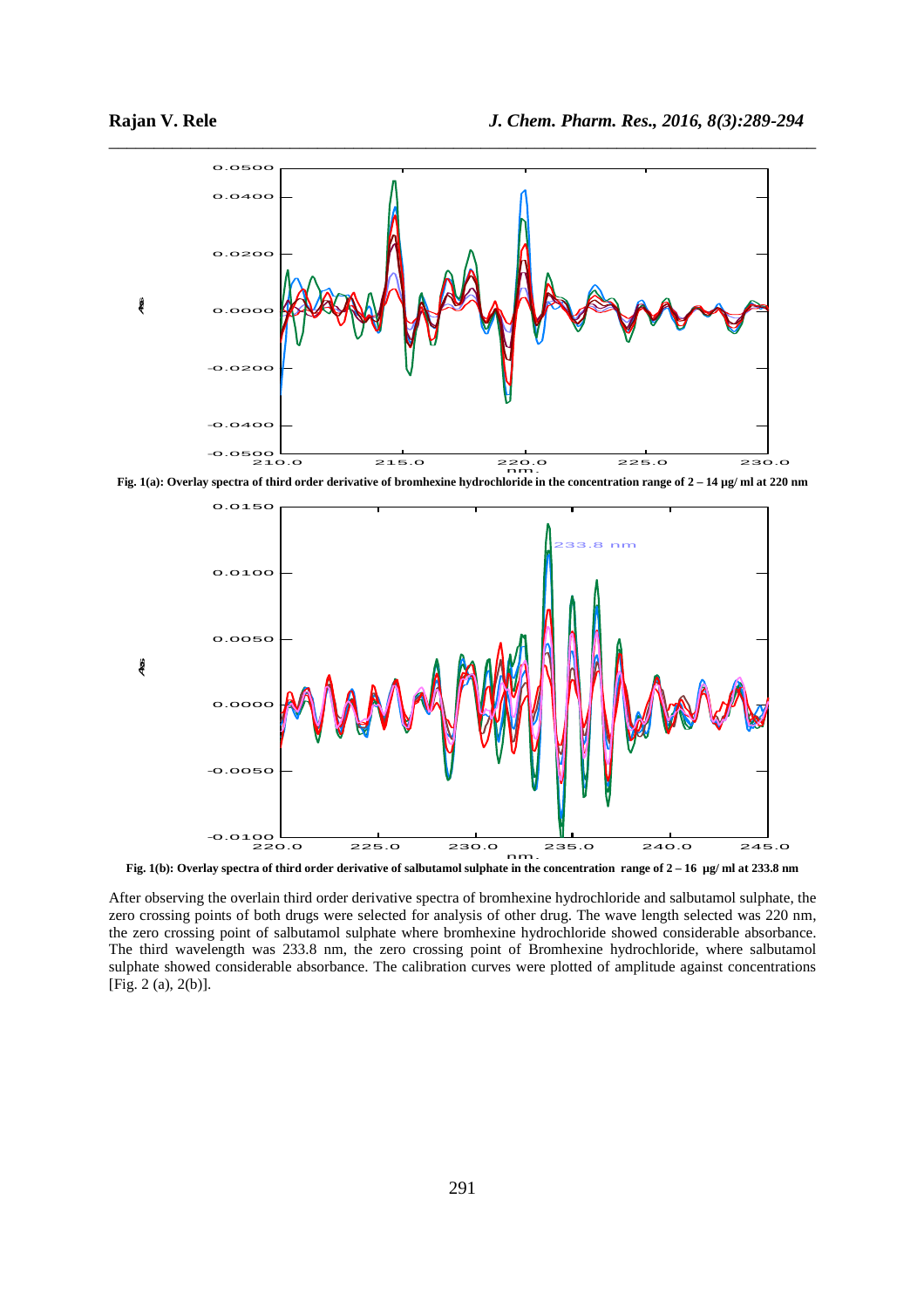

\_\_\_\_\_\_\_\_\_\_\_\_\_\_\_\_\_\_\_\_\_\_\_\_\_\_\_\_\_\_\_\_\_\_\_\_\_\_\_\_\_\_\_\_\_\_\_\_\_\_\_\_\_\_\_\_\_\_\_\_\_\_\_\_\_\_\_\_\_\_\_\_\_\_\_\_\_\_ **Fig.2 (a): Calibration curve of bromhexine hydrochloride in the concentration range of 2-14 µg/ml** 

**Fig.2 (b)**: **Calibration curve of salbutamol sulphate in the concentration range of 2-16 µg/ml** 



Results of the analysis are given in table 1.

**Table 1: Values of results of optical and regression of drugs** 

| <b>Parameter</b>                 | <b>Bromhexine hydrochloride</b> | Salbutamol sulphate |  |  |  |
|----------------------------------|---------------------------------|---------------------|--|--|--|
| <b>Detection Wavelength (nm)</b> | 220                             | 233.8               |  |  |  |
| <b>Beer Law Limits (µg/ml)</b>   | $2 - 14$                        | $2 - 16$            |  |  |  |
| Correlation coefficient( $r^2$ ) | 0.9991                          | 0.9997              |  |  |  |
| Regression equation $(v=b+ac)$   |                                 |                     |  |  |  |
| Slope(a)                         | 0.0023                          | 0.0008              |  |  |  |
| Intercept (b)                    | $-0.0003$                       | $-0.00005$          |  |  |  |

## **Estimation from tablets**

Twenty tablets were weighed accurately and average weight of each tablet was determined. A powder equivalent to 8 mg of standard bromhexine hydrochloride and 2 mg of salbutamol sulphate were weighted accurately and transferred in 10 ml volumetric flask. To this flask 5 ml of ethanol was added and sonicated for 10 minutes. Such solution is diluted with ethanol to mark to give concentration as 800 µg /ml of bromhexine hydrochloride and 200 µg /ml. of salbutamol sulphate respectively. The working standard solution was prepared by diluting 1 ml of 800 µg /ml of bromhexine hydrochloride and 200  $\mu$ g /ml of salbutamol sulphate solution to 10 ml with diluent to get concentration 80 µg /ml of bromhexine hydrochloride and 20 µg /ml. of salbutamol sulphate respectively. Such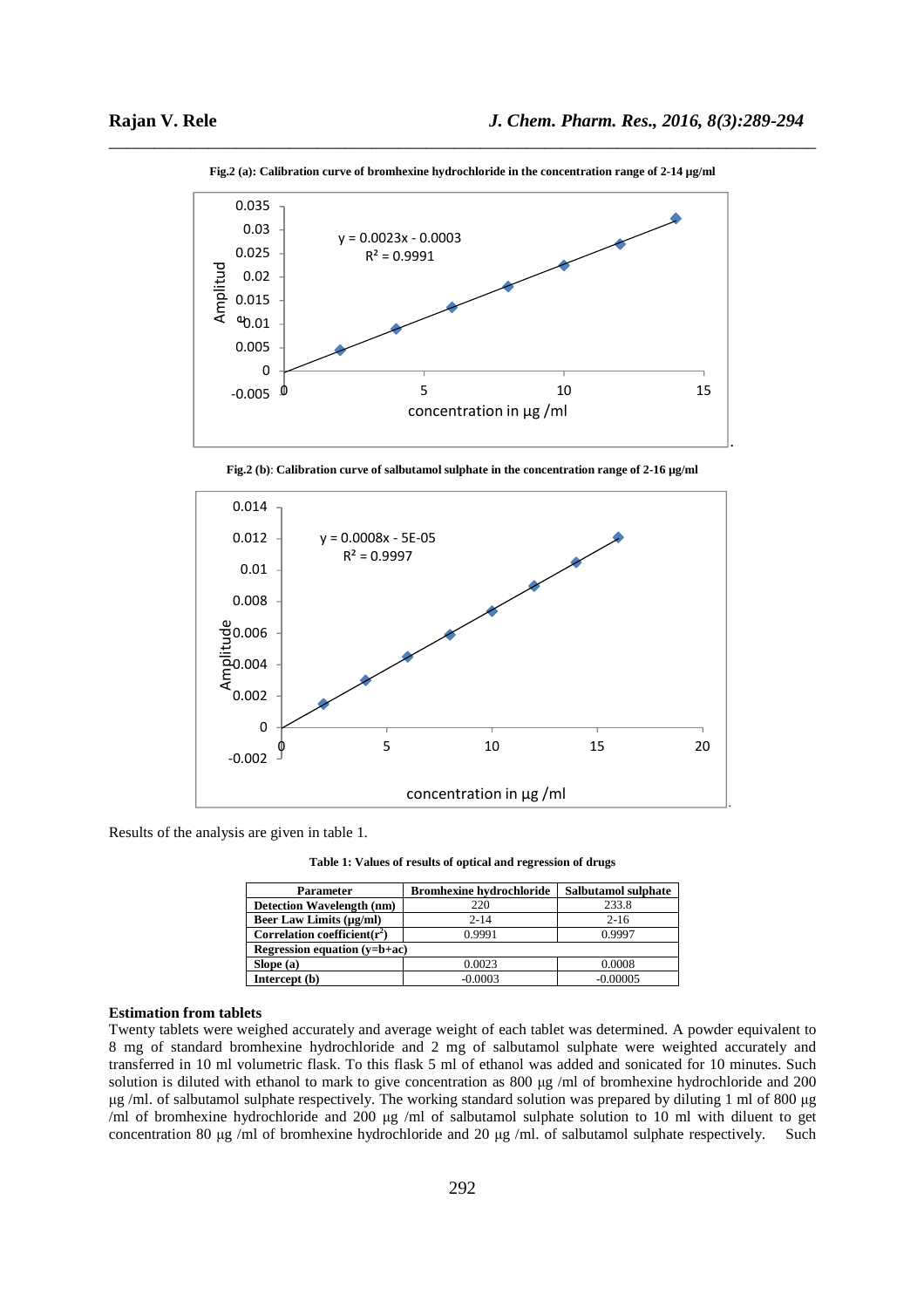solutions were scanned in the range of 350-200 nm against ethanol as blank. The absorbance spectra were converted to third order derivative spectra. Calculations were done as per the equations. The concentrations of amoxicillin and carbocisteine present in capsules were calculated by substituting the values of absorbance in linearity equations.

\_\_\_\_\_\_\_\_\_\_\_\_\_\_\_\_\_\_\_\_\_\_\_\_\_\_\_\_\_\_\_\_\_\_\_\_\_\_\_\_\_\_\_\_\_\_\_\_\_\_\_\_\_\_\_\_\_\_\_\_\_\_\_\_\_\_\_\_\_\_\_\_\_\_\_\_\_\_

(a) For bromhexine hydrochloride,  $Y = 0.0023x - 0.0003$ 

(b) For salbutamol sulphate,  $Y = 0.0008x - 0.00005$ 

#### **Method Validation**

These methods were validated according to ICH guidelines.

#### **Accuracy**

To ascertain the accuracy of proposed methods, recovery studies were carried out by standard addition method at three different levels (80%, 100% and 120%). Percentage recovery for bromhexine hydrochloride and salbutamol sulphate was found in the range of 100.11 % to 100.23 %. (Table 2).

| Level of %<br>recovery                                                                                                                                                                                       |     | <b>Amount present</b><br>in $\mu$ g/ml |     | Amount added<br>in $\mu$ g/ml |       | <b>Amount found</b><br>in $\mu$ g/ml | <b>Recovery</b> | $\frac{6}{6}$ |        | Mean %<br>recovery |
|--------------------------------------------------------------------------------------------------------------------------------------------------------------------------------------------------------------|-----|----------------------------------------|-----|-------------------------------|-------|--------------------------------------|-----------------|---------------|--------|--------------------|
|                                                                                                                                                                                                              | Sal | <b>Brom</b>                            | Sal | <b>Brom</b>                   | Sal   | <b>Brom</b>                          | Sal             | <b>Brom</b>   | Sal    | <b>Brom</b>        |
| 80%                                                                                                                                                                                                          | 2.0 | 8.0                                    | 1.6 | 6.4                           | 3.606 | 14.423                               | 100.17          | 100.16        |        |                    |
|                                                                                                                                                                                                              | 2.0 | 8.0                                    | 1.6 | 6.4                           | 3.602 | 14.388                               | 100.08          | 99.92         | 100.11 | 100.04             |
|                                                                                                                                                                                                              | 2.0 | 8.0                                    | 1.6 | 6.4                           | 3.610 | 14.472                               | 100.09          | 100.05        |        |                    |
|                                                                                                                                                                                                              | 2.0 | 8.0                                    | 2.0 | 8.0                           | 4.004 | 16.027                               | 100.11          | 100.17        |        |                    |
| 100%                                                                                                                                                                                                         | 2.0 | 8.0                                    | 2.0 | 8.0                           | 4.008 | 16.022                               | 100.22          | 100.14        | 100.15 | 100.06             |
|                                                                                                                                                                                                              | 2.0 | 8.0                                    | 2.0 | 8.0                           | 4.004 | 15.979                               | 100.12          | 99.87         |        |                    |
| 120%                                                                                                                                                                                                         | 2.0 | 8.0                                    | 2.4 | 9.6                           | 4.407 | 17.621                               | 100.17          | 100.12        |        |                    |
|                                                                                                                                                                                                              | 2.0 | 8.0                                    | 2.4 | 9.6                           | 4.392 | 17.629                               | 99.84           | 100.17        | 99.97  | 100.13             |
|                                                                                                                                                                                                              | 2.0 | 8.0                                    | 2.4 | 9.6                           | 4.396 | 17.619                               | 99.91           | 100.11        |        |                    |
| $D_{\text{max}} = D_{\text{max}}$ , $L_{\text{max}}$ , $L_{\text{max}}$ , $L_{\text{max}}$ , $L_{\text{max}}$ , $L_{\text{max}}$ , $L_{\text{max}}$ , $L_{\text{max}}$ , $L_{\text{max}}$ , $L_{\text{max}}$ |     |                                        |     |                               |       |                                      |                 |               |        |                    |

**Table 2: Statistical evaluation of the data subjected to accuracy** 

*Brom = Bromhexine hydrochloride, Sal = Salbutamol sulphate* 

## **Linearity**

The linearity of measurement was evaluated by analyzing different concentration of the standard solutions of bromhexine hydrochloride and salbutamol sulphate. For both the drugs concentration range was found to be 1- 14 µg/ml for bromhexine hydrochloride and 2-16 µg/ml for salbutamol sulphate respectively.

#### **Precision**

The method precision was established by carrying out the analysis of tablets powder blend containing 8 mg of bromhexine hydrochloride and 2 mg of salbutamol sulphate. The assay was carried out for the drugs by using proposed analytical method in six replicates. The values of relative standard deviation were 100.02 % for bromhexine hydrochloride and 100.06 % for salbutamol sulphate respectively indicating the sample repeatability of the method. The results obtained are tabulated in table 3**.** 

| Sr.                  |            | % Assay             |                                 |  |  |
|----------------------|------------|---------------------|---------------------------------|--|--|
| No.                  | Sample No. | Salbutamol sulphate | <b>Bromhexine hydrochloride</b> |  |  |
|                      |            | 100.04              | 100.16                          |  |  |
| $\overline{c}$       |            | 100.19              | 100.08                          |  |  |
| $\mathcal{R}$        | 3          | 100.07              | 100.05                          |  |  |
|                      |            | 100.12              | 99.82                           |  |  |
| 5                    |            | 99.89               | 100.09                          |  |  |
|                      |            | 99.81               | 100.17                          |  |  |
| Mean % assay         |            | 100.02<br>100.06    |                                 |  |  |
| $%$ R.S.D.<br>0.1433 |            | 0.1273              |                                 |  |  |

Intra-day precision was estimated by assaying powder blend of tablet containing 8 mg of bromhexine hydrochloride and 2 mg of salbutamol sulphate. The assay was carried out for the drugs by using proposed analytical method in six replicates. The results were average for statistical evaluation.